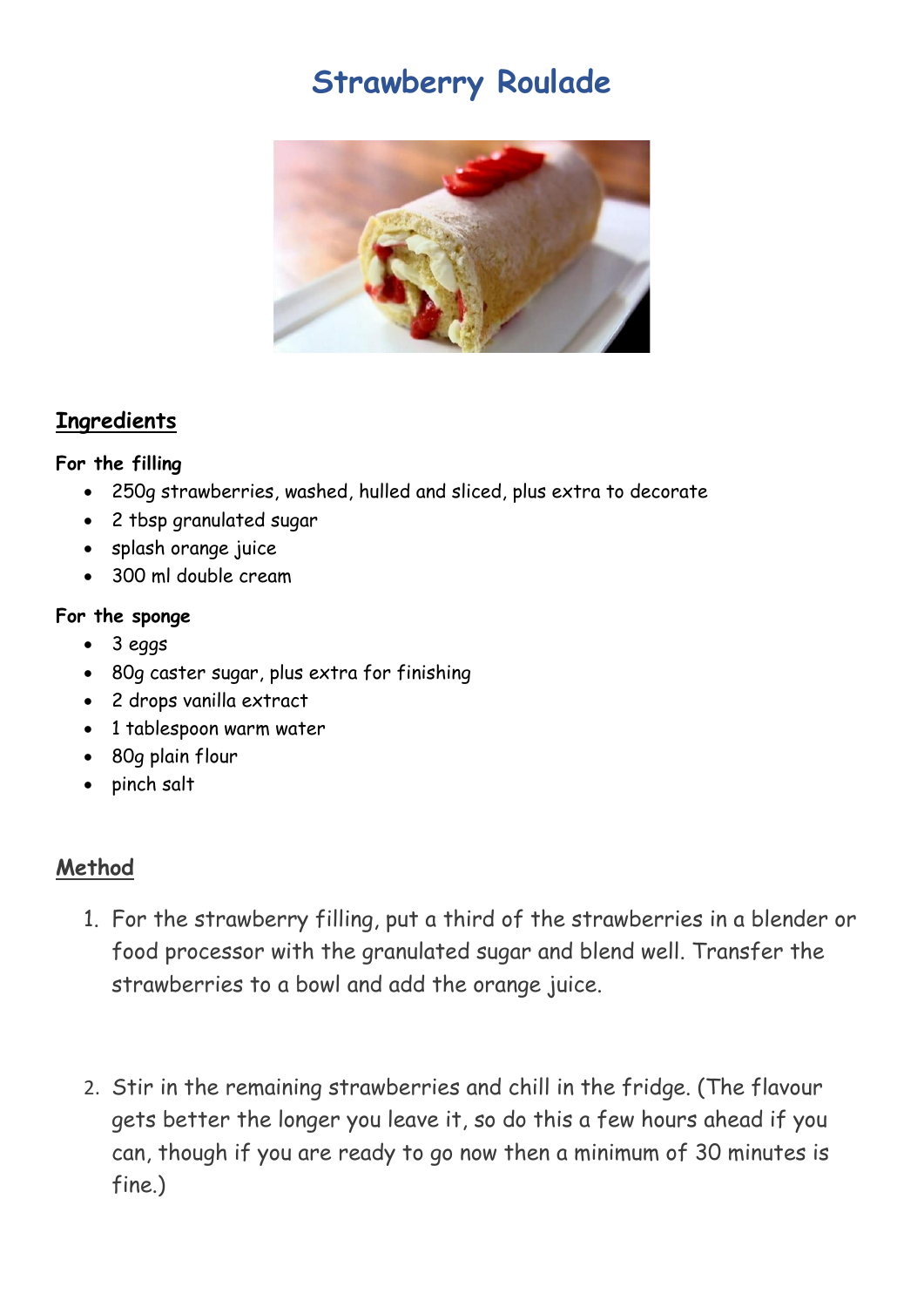- 3. Meanwhile, for the sponge, preheat the oven to 190C/170C fan.
- 4. Grease and line a 23 x 33cm Swiss roll tin or small roasting tin with greaseproof paper.
- 5. Beat the eggs, sugar and vanilla in large bowl with an electric whisk until the mixture is very pale yellow, foamy and mousse-like. Fold in the warm water with a large metal spoon. (This helps prevent the Swiss roll from cracking when you roll it later.)
- 6. Sift over the flour and salt and fold in gently with the metal spoon. (Don't overmix here or you will knock out the air and the Swiss roll will lose its sponginess. The trick is to mix in all the flour with as few 'folds' as possible.)
- 7. Pour the mixture into the prepared tin and level it gently with a palette knife or the back of a large spoon.
- 8. Bake in the oven for 10–15 minutes, or until the sponge has shrunk a little from the sides of the tin and feels springy to the touch.
- 9. Remove the sponge from the oven and turn the cake out onto a sheet of baking paper sprinkled with caster sugar. Leave to cool for 10 minutes, then gently peel the lining paper off the sponge and leave to cool completely.
- 10. Meanwhile, whip the cream until it is thick.